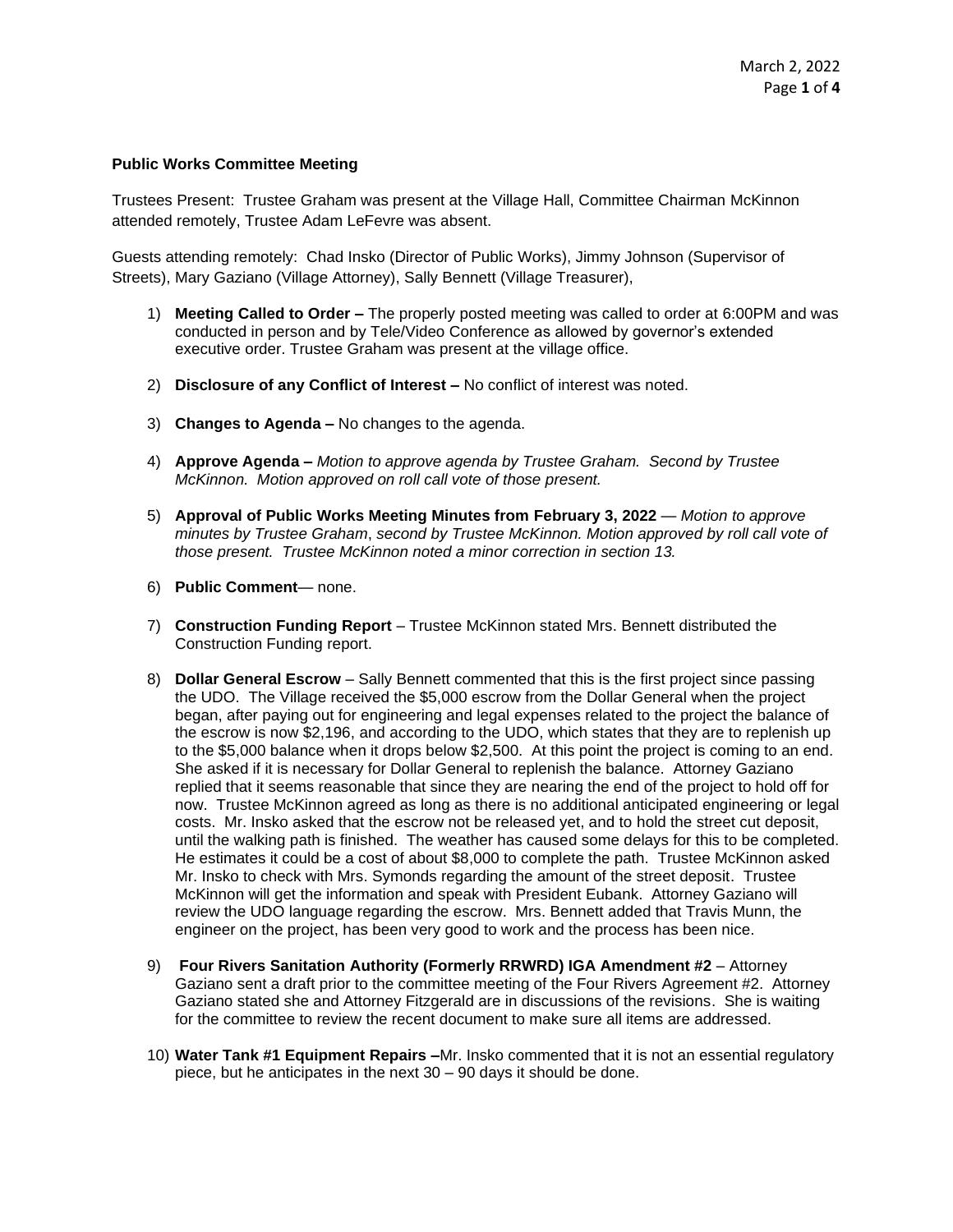- 11) **2022 Street Project -** Mr**.** Insko stated that he spoke with Mr. Gronewold today, and the spec book and design is completed, and he will have it for review tomorrow and ready to be advertised for bids next week. The intended bid opening would be April 5, with the intention to have it for Board approval at the meeting on April 11, 2022. The bid date can be adjusted depending on the date of the next committee meeting, possibly April 4 if the committee is held on that night.
- 12) **Capital Equipment Spending – Truck Purchase –** Mr. Insko provided the executive summary and resolution for the 2022 Chevy Silverado 2500HD, as was utilized by the Police Department for their recent vehicle purchase. *Motion to authorize the attorney to review the draft resolution and then recommending for approval was made by Trustee Graham, second by Trustee McKinnon*. *Motion carried on the roll call vote of those present.*

Mr. Insko requested approval to purchase a 1-ton dump truck which is in the budget for 2022. (Budget amount was \$90,000). He stated if it is ordered now, we may not see it until November. The chassis and the body outfit includeing the hydraulics, dump box, and salt spreader. Completely outfitted is not to exceed \$90,000, \$42,000 -\$45,000 for chassis, and \$42,000- \$45,000 for body outfit. *Motion to approve moving forward to draft resolution to order one ton Chevy truck and equipment not to exceed \$90,000 was made by Trustee Graham and second by Trustee McKinnon. Motion carried on roll call vote of those present.*

- 13) **DCEO Grant** Mr. Insko had a discussion with Mr. Gronewold who informed him that no decision has been made on the Water Main Project Grant. Mr. Insko will reach out to get update on the project from Region 1.
- 14) **Highlands Development – Open Items** Trustee McKinnon stated that a meeting is scheduled for March 9, 2022 to discuss the concepts and options to move forward.
- 15) **Four Rivers Sanitation District (Formerly RRWRD) Projects/Activity –** Mr. Insko asked if Attorney Gaziano was waiting for Four River's attorney as he expects activity to increase very soon. Attorney Gaziano stated Attorney Fitzgerald was going to do revisions based on their meeting, and those have been sent out, but she is relying on the committee to review them and make sure everything has been addressed.
- 16) **Water System Upgrade – water meters** Mr. Insko stated the supply chain has improved, but at budget time it was not budgeted sufficiently. However, funds are in contingency and will do line-item transfers to catch up to the quota. They are presently averaging 24 per month. Mr. Insko said the plan is to continue the 24 per month average to make up for what was not completed last year.
- 17) **Sidewalk/Driveway Permitting** Trustee McKinnon stated he spoke with Mr. Manheim. Mr. Manheim advised that the best overall system he works with is in Oregon. Trustee McKinnon will review the information he received from Mr. Manheim, and that it is A.D.A. appropriate as well.
- 18) **Eagle Scout Bench**  Trustee McKinnon will coordinate with the Gazette to get some recognition for Mr. Blakely-Snyder's generous donation to the bike path.
- 19) **Salt Purchase –** Discussed under construction funding item. Mrs. Bennett asked to change the procedure for the road salt like the replacement meter expenditures which does not need to preapproval at the board level prior to each purchase. She suggested the approval be up to the limit of the state bid amount. Trustee McKinnon asked Mr. Insko if there is an expectation of additional spending for salt yet this year. Mr. Insko indicated there will be an additional purchase. Trustee McKinnon asked about the time frame to purchase the minimum, and Mr. Johnson stated that it is due by April 30<sup>th</sup>.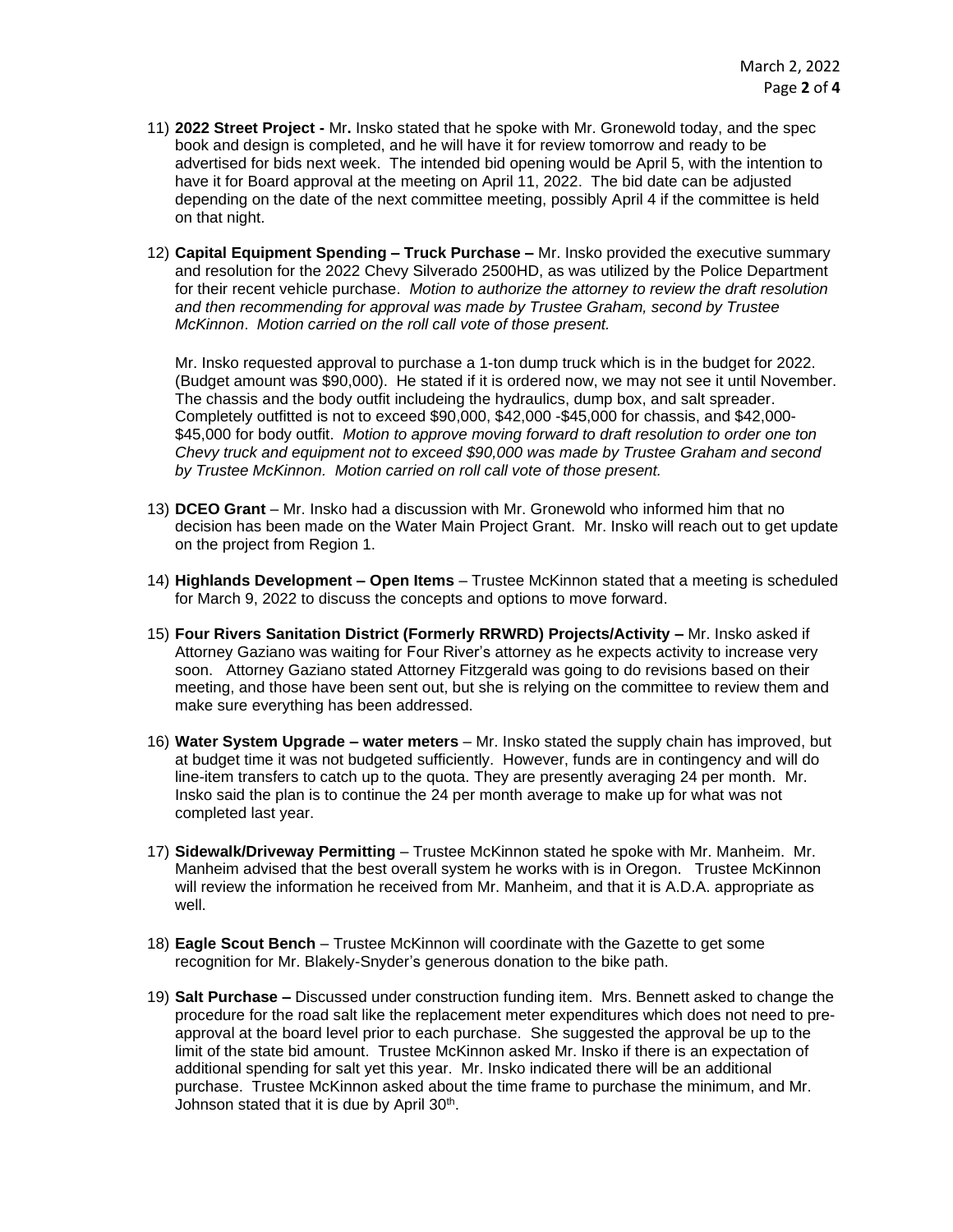Trustee McKinnon stated that the committee would determine in October the minimum to be purchased and recommend to the board for approval in November, understanding that some of the cost may be in the current year and some may rollover into next fiscal year. At year end the committee would make the decision of the amount to roll into the next fiscal year or if that is exceeded, then an approval would be needed for the additional cost to cover the need.

Mrs. Bennett stated the use of the construction worksheet will be helpful in tracking those purchases and balance of the approved amounts. The invoices so far this year total \$18,512.27. (\$5,137.38. \$6,652.27, and \$6,722.62). The committee has approved a total of \$21,000 for salt purchases (\$10,000, \$ 5,000, and \$6,500). *Trustee McKinnon made the motion to approve up to \$8,500 to reach the annual estimated average of \$30,000 for salt purchases this year, second by Trustee Graham. Motion approved on roll call vote of those present.*

20) **Hail Damage/Repair –** Mr. Insko stated he met with a contractor regarding the Public Works building improvements. This includes space for truck washing and for safe handling of the equipment, but construction materials have increased, and the previous quote has lapsed. The space is a 60x90 footprint. A rough drawing of the shell and concrete was approximately \$100,000 but estimates are now closer to \$140,000 with the price increases.

Mr. Insko also addressed the repair of the lighted diamond lights and scoreboard. He stated that a third party will visit the site to assess the lighted diamond needs since that was the recommendation of our risk management representative. There is expected to be an increase of activity within the next couple of years at the diamond. Mrs. Bennett stated that the insurance claim estimate was \$12,432 for the lights, and \$4,374 for the pavilion, and asked if this can be used for the scoreboard. Mr. Insko stated that the cost for the scoreboard is between \$12,000- \$15,000 and that \$50,000 does not begin to cover the cost of the lights, since they are not up to current code. Mrs. Bennett spoke with Michelle Cunningham of the Winnebago Park District regarding the cost to use the lighted diamond, which historically has been \$30 per night. Mrs. Bennett suggested the amount charged be evaluated for 2023 to cover costs of the use of the diamond and lights.

- 21) **Street Maintenance/crack filling –** No discussion
- 22) **WINGIS –** No discussion
- 23) **Retention Pond Issues -** N**o** discussion
- 24) **Budget issues –** No discussion
- 25) **Employee Input –**
- 26) **New Business –** There is a vendor for the park equipment coming on Thursday at 1:30 PM, Trustee McKinnon asked Mr. Insko to be present for the visit if his schedule allows.
- 27) **Prioritized List of Village Attorney projects** Review of draft resolution for 2022 pickup truck.
- 28) **Capital Equipment/Sinking Fund –** No discussion
- 29) **Downtown Parking/Overnight/Tenant Parking –** No discussion**.**
- 30) **Tree removal in Right of Way, Pecatonica St.** No discussion.
- 31) **Trail Head –** No discussion.